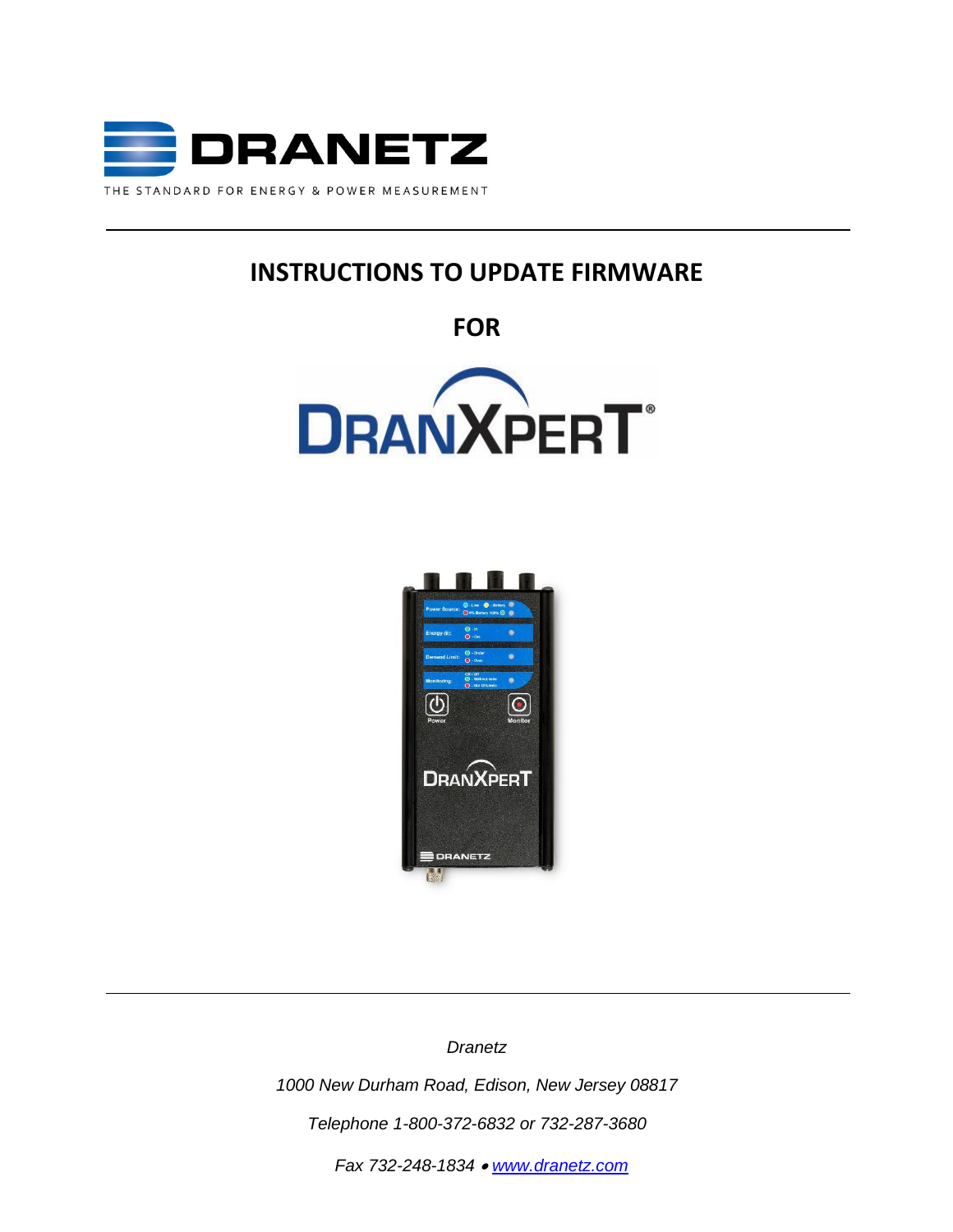## **Update Firmware**

You can update the DranXperT's internal program by downloading the latest firmware release from the web to install into internal memory. Refer to the instructions below on how to update the instrument's firmware.

**Firmware updates for all Dranetz products can be downloaded from the Dranetz website at: <https://www.dranetz.com/technical-support-request/software-firmware-updates/>**

| <b>Download the</b><br>latest firmware  | The procedure below specifies how to download the latest firmware file from the web<br>onto your local computer. |                                                                                                                                                                                                                                                                                                                                                          |  |  |  |
|-----------------------------------------|------------------------------------------------------------------------------------------------------------------|----------------------------------------------------------------------------------------------------------------------------------------------------------------------------------------------------------------------------------------------------------------------------------------------------------------------------------------------------------|--|--|--|
| file from the<br><b>Dranetz website</b> | <b>Step</b>                                                                                                      | <b>Action</b>                                                                                                                                                                                                                                                                                                                                            |  |  |  |
|                                         | 1                                                                                                                | Using a computer, connect to the web and access the Dranetz URL address<br>https://www.dranetz.com/dranxpert-firwmnare-update-formrequest-2/<br>The latest Firmware Update and instructions in the form of a single zipped<br>file named "DranXperT Vx x x.zip", note: $x_x x_x$ is the version number                                                   |  |  |  |
|                                         |                                                                                                                  |                                                                                                                                                                                                                                                                                                                                                          |  |  |  |
|                                         | $\overline{2}$                                                                                                   | Complete the form and click 'Download'. You will be prompted by<br>Windows to choose a folder to save the firmware update file. After<br>download, unzip the downloaded file by right click on it and selecting<br>'Extract all'. These instructions and the firmware files will be saved. The<br>firmware update files are named "dranxpert1.x.xx.deb". |  |  |  |

*Continued on next page*

899292a.docx 05-05-22 1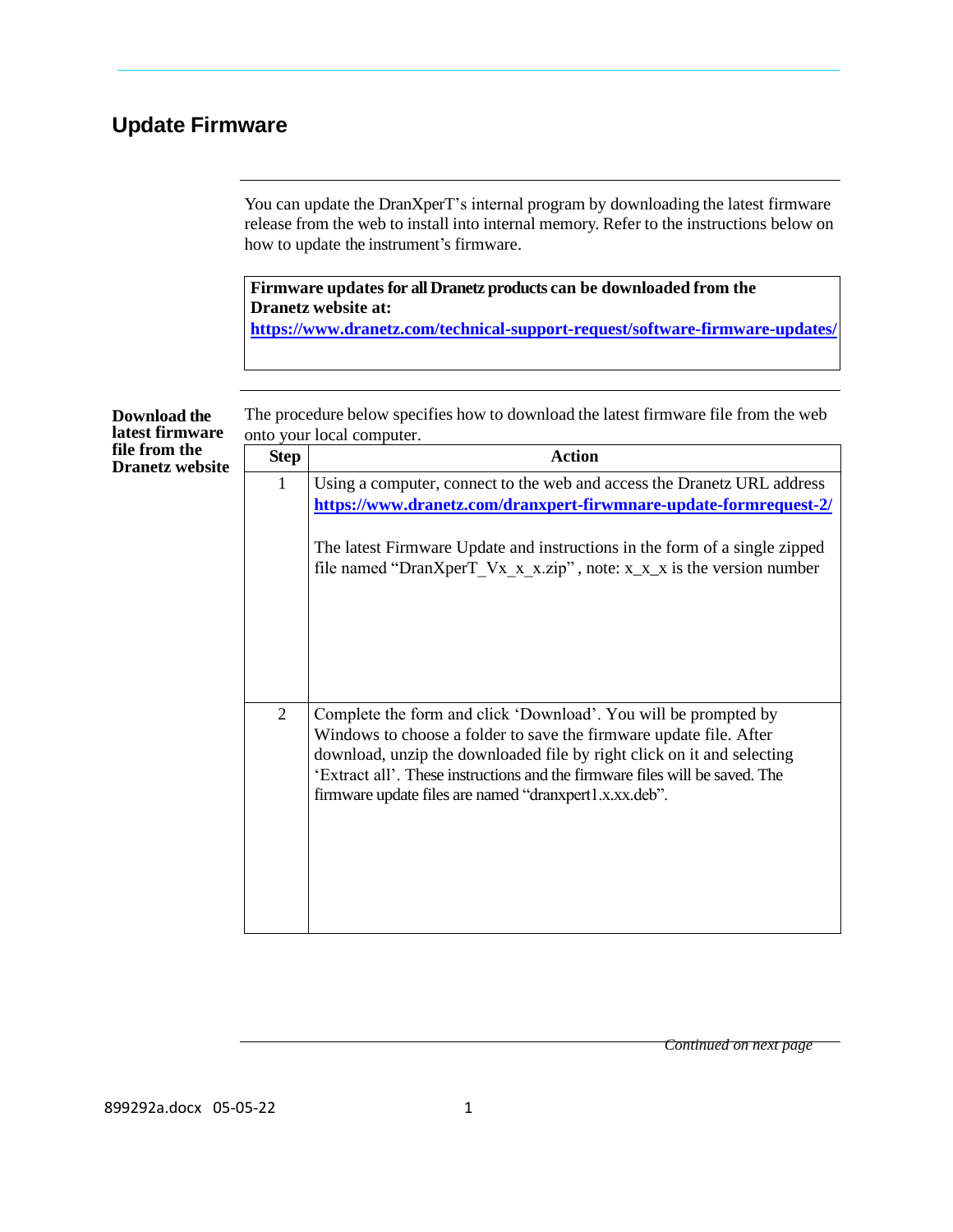The following procedure details how to install the latest firmware update to the DranXperT.

| <b>Connect to</b>                               | <b>Step</b>    | <b>Action</b>                                                                                                                                                                                                                                                                                                                                                                                                                                                                                                                                                                                                                                                  |
|-------------------------------------------------|----------------|----------------------------------------------------------------------------------------------------------------------------------------------------------------------------------------------------------------------------------------------------------------------------------------------------------------------------------------------------------------------------------------------------------------------------------------------------------------------------------------------------------------------------------------------------------------------------------------------------------------------------------------------------------------|
| instrument via<br><b>Ethernet</b><br>connection | 1              | Connect to your DranXperT via Ethernet connection.<br>Open a web browser and enter the applicable IP into the address bar.<br>(if set to default type in https://192.168.0.40)<br>If communications to the instrument are working properly, the login<br>window below will be displayed, prompting you to enter the username and<br>password. If you do not see the message below your computer's network<br>settings may not be properly configured or an incorrect IP address is being<br>used.<br>Enter the default Username: admin<br>Enter the default Password: Dranetz<br>The username and password are case-sensitive and must be entered as<br>shown. |
|                                                 | $\overline{2}$ | Before upgrading firmware save data and setups if you want to archive any<br>of the instrument files.<br>NOTE: All data and setups stored in the DranXperT's memory may be lost<br>when you update to the latest firmware. Copy any files that you want to<br>save to a computer before upgrading firmware.                                                                                                                                                                                                                                                                                                                                                    |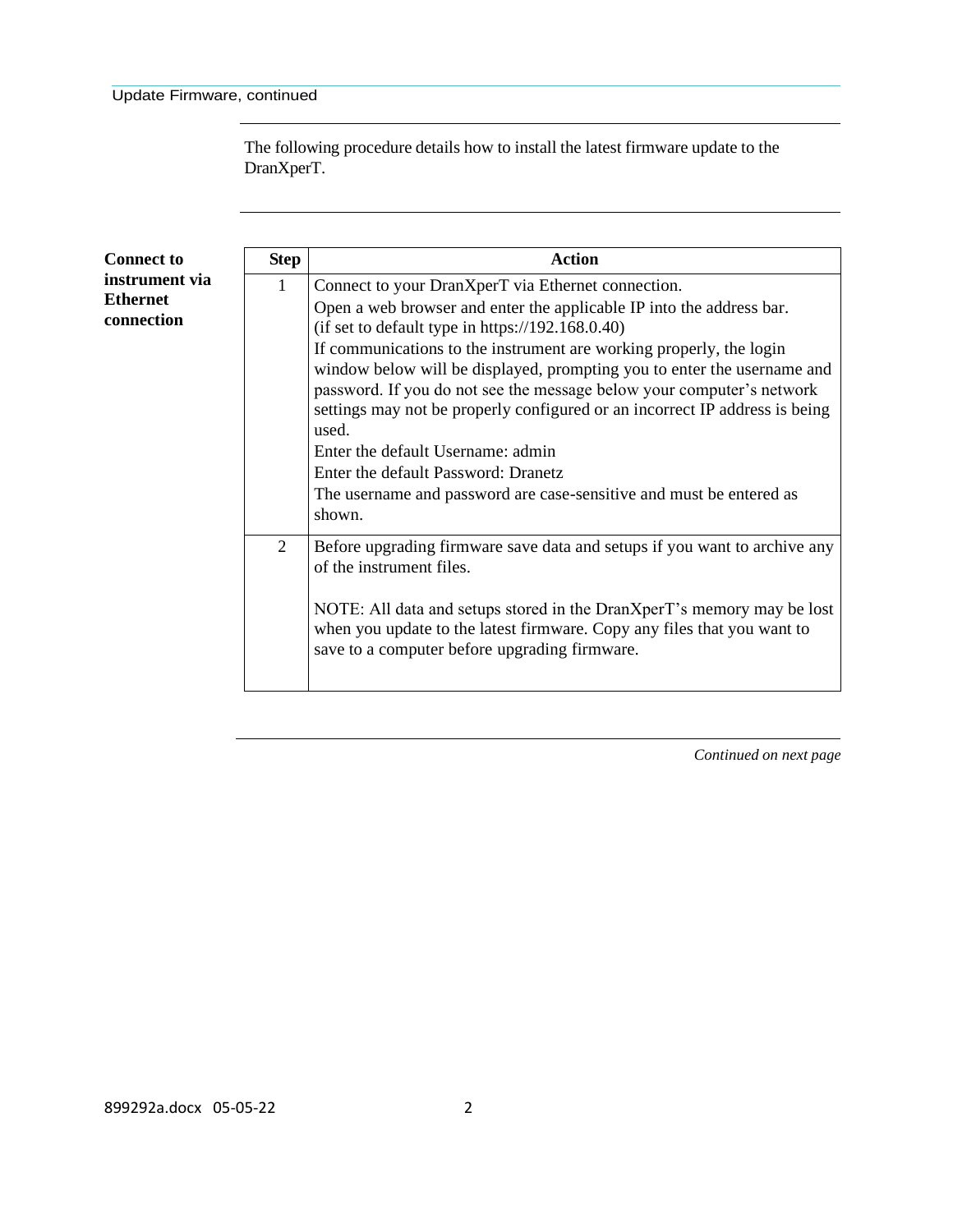| <b>Connect to</b>                               | <b>Step</b> | <b>Action</b>                                                                                                                                                                                                                                                                                                                                                                                                            |  |  |  |  |  |
|-------------------------------------------------|-------------|--------------------------------------------------------------------------------------------------------------------------------------------------------------------------------------------------------------------------------------------------------------------------------------------------------------------------------------------------------------------------------------------------------------------------|--|--|--|--|--|
| instrument via<br><b>Ethernet</b><br>connection | 3           | From the status screen verify the Kernel version V1.x.x before upgrading<br>the firmware.                                                                                                                                                                                                                                                                                                                                |  |  |  |  |  |
|                                                 |             | Is it version V1.0.xx or Version V1.2.xx?                                                                                                                                                                                                                                                                                                                                                                                |  |  |  |  |  |
|                                                 |             | <b>EDRANETZ</b><br><b>DRANXPERT</b><br>Information                                                                                                                                                                                                                                                                                                                                                                       |  |  |  |  |  |
|                                                 |             | Setup<br>Data<br>Factory<br>English *                                                                                                                                                                                                                                                                                                                                                                                    |  |  |  |  |  |
|                                                 |             | <b>Instrument Status</b>                                                                                                                                                                                                                                                                                                                                                                                                 |  |  |  |  |  |
|                                                 |             | <b>Instrument Status</b><br>Mode<br><b>DranXpert</b>                                                                                                                                                                                                                                                                                                                                                                     |  |  |  |  |  |
|                                                 |             | DRXP0QA009<br>Serial #                                                                                                                                                                                                                                                                                                                                                                                                   |  |  |  |  |  |
|                                                 |             | Version<br>V 01.01.080<br>Kernel 4.19.97-10-D-1.1.80-GE<br>OS Information                                                                                                                                                                                                                                                                                                                                                |  |  |  |  |  |
|                                                 |             | <b>Survey Name</b><br>Survey                                                                                                                                                                                                                                                                                                                                                                                             |  |  |  |  |  |
|                                                 |             | <b>Monitoring Status</b><br>$\overline{Off}$<br><b>Active Dabase File</b><br>(null)                                                                                                                                                                                                                                                                                                                                      |  |  |  |  |  |
|                                                 |             | Last File Auto-Deleted<br><b>None</b><br>3759 MB                                                                                                                                                                                                                                                                                                                                                                         |  |  |  |  |  |
|                                                 |             | <b>Storage Available</b><br><b>Power Source</b><br><b>Battery</b>                                                                                                                                                                                                                                                                                                                                                        |  |  |  |  |  |
|                                                 |             | Charging<br>No<br><b>Battery Level</b><br>97%                                                                                                                                                                                                                                                                                                                                                                            |  |  |  |  |  |
|                                                 |             | English<br>Language                                                                                                                                                                                                                                                                                                                                                                                                      |  |  |  |  |  |
|                                                 |             | Version V1.0.xx<br>If your DranXperT Kernel firmware version is in the range of<br>Kernel 4.19.97-10-D-1.0.4 to Kernel 4.19.97-10-D-1.1.80<br>You must first update to V1.1.81 (included with the firmware download)<br>before upgrading to a higher version V1.2.xx.<br>Version V1.2.xx<br>If your DranXperT Kernel firmware is V1.2.0 or higher you only have to<br>update to the latest available V1.2.3 (or higher). |  |  |  |  |  |
|                                                 | 4           | Clear browser cache by pressing Ctrl, Shift, and Delete keys at the same<br>time<br>Close the web browser before proceeding to update the instrument's<br>firmware.                                                                                                                                                                                                                                                      |  |  |  |  |  |
|                                                 |             | Continue to the next page and verify the version has been updated.                                                                                                                                                                                                                                                                                                                                                       |  |  |  |  |  |

899292a.docx 05-05-22 3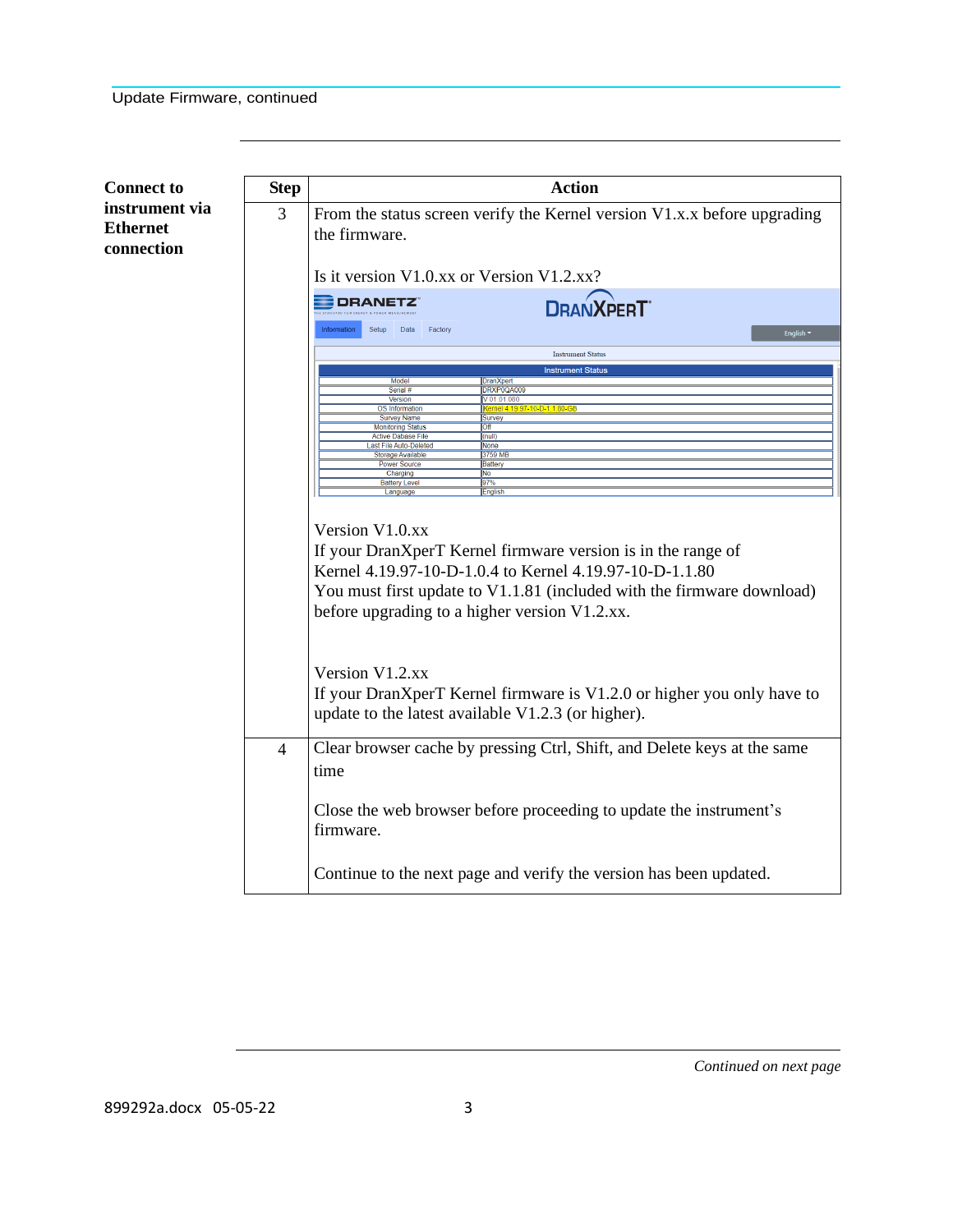| <b>Updating</b><br><b>Firmware</b> from |                |                                                                                                                                                                                                                                                                                                 |                             | The procedure below specifies how to upgrade from V1.1.xx if your Kernel image is in<br>the range of Kernel 4.19.97-10-D-1.0.4 to Kernel 4.19.97-10-D-1.1.80.                                                                                                                                                                                                                                                                                                                       |               |  |  |
|-----------------------------------------|----------------|-------------------------------------------------------------------------------------------------------------------------------------------------------------------------------------------------------------------------------------------------------------------------------------------------|-----------------------------|-------------------------------------------------------------------------------------------------------------------------------------------------------------------------------------------------------------------------------------------------------------------------------------------------------------------------------------------------------------------------------------------------------------------------------------------------------------------------------------|---------------|--|--|
| $V1.1$ . $xx$                           | <b>Step</b>    | <b>Action</b>                                                                                                                                                                                                                                                                                   |                             |                                                                                                                                                                                                                                                                                                                                                                                                                                                                                     |               |  |  |
|                                         | $\mathbf{1}$   | Open a new browser window                                                                                                                                                                                                                                                                       |                             |                                                                                                                                                                                                                                                                                                                                                                                                                                                                                     |               |  |  |
|                                         | $\overline{2}$ |                                                                                                                                                                                                                                                                                                 |                             | Connect to the DranXperT IP Address you are updating to V1.1.81                                                                                                                                                                                                                                                                                                                                                                                                                     |               |  |  |
|                                         | 3              | Update Firmware to V1.1.81 filename dranxpert1.1.81.deb<br>Select Factory>Update Firmware from main page and follow the on screen<br>instructions.<br>Note: For Kernel images 4.19.97-10-D-1.0.4 to Kernel 4.19.97-10-D-1.1.80 it is<br>required to update to V1.1.81 before updating to V1.2.0 |                             |                                                                                                                                                                                                                                                                                                                                                                                                                                                                                     |               |  |  |
|                                         |                | <b>DRANETZ</b><br>Setup Data Factory                                                                                                                                                                                                                                                            |                             | <b>DRANXPERT</b>                                                                                                                                                                                                                                                                                                                                                                                                                                                                    |               |  |  |
|                                         |                |                                                                                                                                                                                                                                                                                                 |                             | Firmware Update                                                                                                                                                                                                                                                                                                                                                                                                                                                                     |               |  |  |
|                                         |                | Step #                                                                                                                                                                                                                                                                                          | <b>Name</b>                 | <b>Firmware Upload Procedure</b><br><b>Description</b>                                                                                                                                                                                                                                                                                                                                                                                                                              | <b>Status</b> |  |  |
|                                         |                |                                                                                                                                                                                                                                                                                                 | <b>Clear Uploaded Files</b> | I walk you through the process of loading a firmware update into y<br>device. All steps<br>are shown so that you can see where you are in the process and what to expect. The green,<br>righlighted row is the current step. Only the buttons in that row will be active. As each step is<br>eted the buttons for that step will be replaced by a check mark indicating no further action is<br>ired for that step.<br>on the CLEAR button to the right to clear all uploaded files | <b>CLEAR</b>  |  |  |
|                                         |                |                                                                                                                                                                                                                                                                                                 | File Selection              | e file to upload to the instrument. It should be a file na<br>NN.NN.NN.deb/where NN.NN.NN is the firmware version number). Press the BRC                                                                                                                                                                                                                                                                                                                                            |               |  |  |
|                                         |                |                                                                                                                                                                                                                                                                                                 | Upload                      |                                                                                                                                                                                                                                                                                                                                                                                                                                                                                     |               |  |  |
|                                         |                |                                                                                                                                                                                                                                                                                                 | Install                     |                                                                                                                                                                                                                                                                                                                                                                                                                                                                                     |               |  |  |
|                                         |                |                                                                                                                                                                                                                                                                                                 | Complet                     | th the firmware upload. You don't need to do anything else. From here you can<br>nteraction with this site. You can use the Info<br>firm that the instrument is running the updated firr                                                                                                                                                                                                                                                                                            |               |  |  |
|                                         |                | same time.                                                                                                                                                                                                                                                                                      |                             | Select Factory>Restore Factory Default (Keep IP) and allow to complete the<br>process. Clear browser cache by pressing Ctrl, Shift, and Delete keys at the<br>Close the browser window by pressing the Alt and F4 keys at the same time.                                                                                                                                                                                                                                            |               |  |  |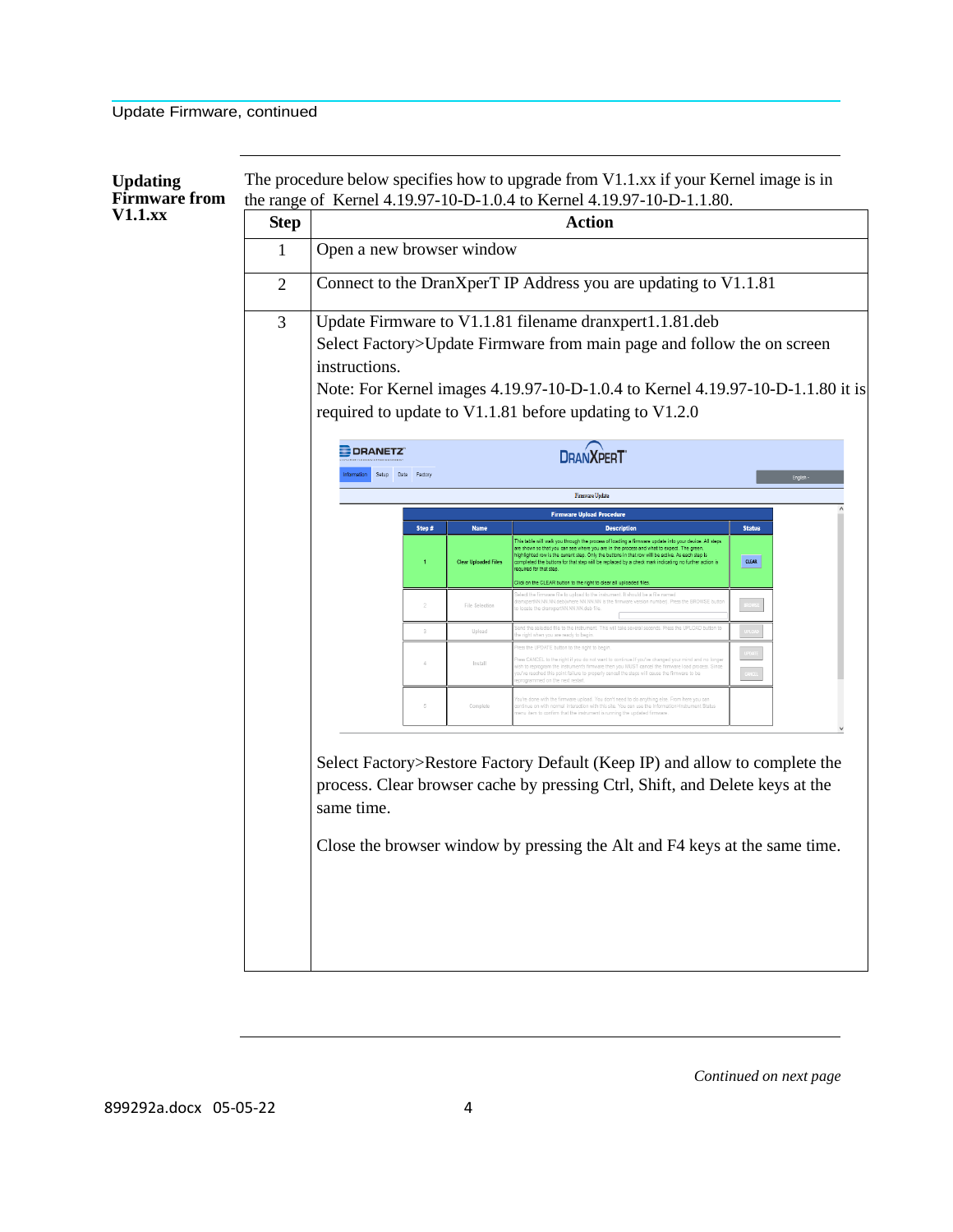| <b>Updating</b>                       | Verify Firmware version after upgrade. |                                                                                                                 |                                         |  |  |  |  |  |
|---------------------------------------|----------------------------------------|-----------------------------------------------------------------------------------------------------------------|-----------------------------------------|--|--|--|--|--|
| <b>Firmware</b> from<br>$V1.1$ . $XX$ | <b>Step</b>                            | <b>Action</b>                                                                                                   |                                         |  |  |  |  |  |
|                                       | 1                                      | Open a new browser window                                                                                       |                                         |  |  |  |  |  |
|                                       | $\overline{2}$                         | Connect to the DranXperT IP Address you are updated to verify the<br><b>Instrument Status screen</b>            |                                         |  |  |  |  |  |
|                                       | 3                                      | From the status screen verify the Kernel version V1.x.xx has been updated<br>to the applicable updated version. |                                         |  |  |  |  |  |
|                                       |                                        | <b>DRANETZ</b><br>Information<br>Setup<br>Data<br>Factory                                                       | <b>DRANXPERT</b>                        |  |  |  |  |  |
|                                       |                                        | English ~                                                                                                       |                                         |  |  |  |  |  |
|                                       |                                        | <b>Instrument Status</b>                                                                                        |                                         |  |  |  |  |  |
|                                       |                                        |                                                                                                                 | <b>Instrument Status</b>                |  |  |  |  |  |
|                                       |                                        | Model                                                                                                           | <b>DranXpert</b>                        |  |  |  |  |  |
|                                       |                                        | Serial #                                                                                                        | DRXP0QA009                              |  |  |  |  |  |
|                                       |                                        | <b>Version</b>                                                                                                  | V 01.01.081                             |  |  |  |  |  |
|                                       |                                        | OS Information<br><b>Survey Name</b>                                                                            | Kernel 4.19.97-10-D-1.1.80-GB<br>Survey |  |  |  |  |  |
|                                       |                                        | <b>Monitoring Status</b>                                                                                        | $\overline{\text{Off}}$                 |  |  |  |  |  |
|                                       |                                        | <b>Active Dabase File</b>                                                                                       | (null)                                  |  |  |  |  |  |
|                                       |                                        | Last File Auto-Deleted                                                                                          | None                                    |  |  |  |  |  |
|                                       |                                        | <b>Storage Available</b>                                                                                        | 3757 MB                                 |  |  |  |  |  |
|                                       |                                        | <b>Power Source</b>                                                                                             | Line                                    |  |  |  |  |  |
|                                       |                                        | Charging                                                                                                        | Yes                                     |  |  |  |  |  |
|                                       |                                        | <b>Battery Level</b>                                                                                            | 100%                                    |  |  |  |  |  |
|                                       |                                        | Language                                                                                                        | English                                 |  |  |  |  |  |
|                                       |                                        |                                                                                                                 |                                         |  |  |  |  |  |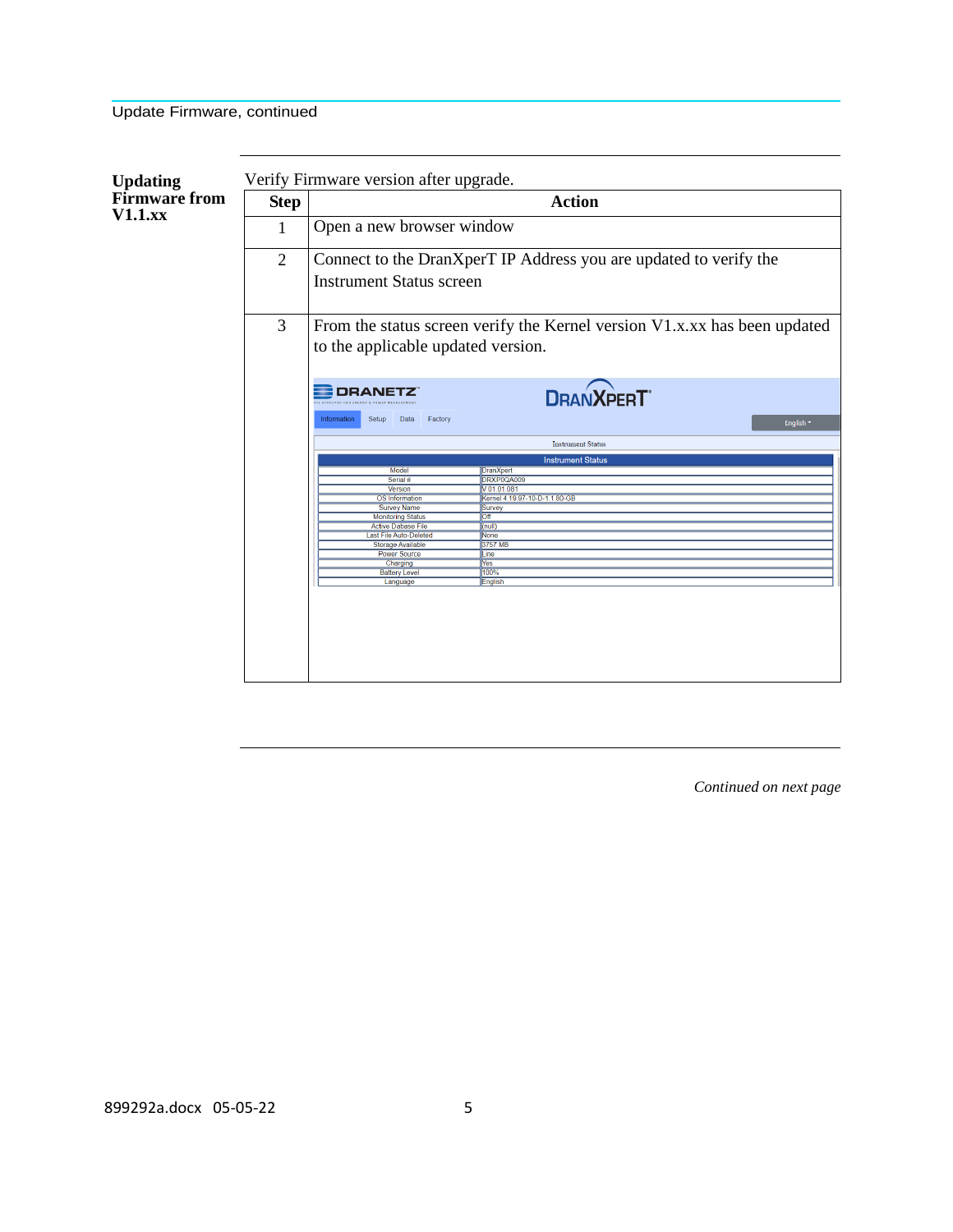| <b>Updating</b>      | The procedure below specifies how to upgrade from V1.1.81 or higher. |
|----------------------|----------------------------------------------------------------------|
| <b>Firmware from</b> |                                                                      |
| $V1.2$ .xx           | Note:                                                                |

**When upgrading firmware version V1.1.80 (or below) you must first upgrade to V1.1.81 before upgrading to V1.2.xx or higher. DO NOT SKIP VERSIONS OR UPGRADE INSTRUCTION STEPS**

| <b>Step</b>    | <b>Action</b>                                                                                                                                                                                                                                                                                                                                                                                                                                                                                                                                                                                                                                                                                                                 |        |                     |                                  |       |
|----------------|-------------------------------------------------------------------------------------------------------------------------------------------------------------------------------------------------------------------------------------------------------------------------------------------------------------------------------------------------------------------------------------------------------------------------------------------------------------------------------------------------------------------------------------------------------------------------------------------------------------------------------------------------------------------------------------------------------------------------------|--------|---------------------|----------------------------------|-------|
| 1              | Open a new browser window                                                                                                                                                                                                                                                                                                                                                                                                                                                                                                                                                                                                                                                                                                     |        |                     |                                  |       |
| $\overline{2}$ | Connect to the DranXperT IP Address you are updating to V1.2.xx                                                                                                                                                                                                                                                                                                                                                                                                                                                                                                                                                                                                                                                               |        |                     |                                  |       |
| 3              | Select Factory > Update Firmware                                                                                                                                                                                                                                                                                                                                                                                                                                                                                                                                                                                                                                                                                              |        |                     |                                  |       |
|                | <b>DRANETZ</b><br><b>DRANXPERT</b><br><b>Sela Date Falley</b>                                                                                                                                                                                                                                                                                                                                                                                                                                                                                                                                                                                                                                                                 |        |                     |                                  |       |
|                |                                                                                                                                                                                                                                                                                                                                                                                                                                                                                                                                                                                                                                                                                                                               |        |                     | Firmer/blas                      |       |
|                |                                                                                                                                                                                                                                                                                                                                                                                                                                                                                                                                                                                                                                                                                                                               |        |                     | <b>Firmwore Upland Procedure</b> |       |
|                |                                                                                                                                                                                                                                                                                                                                                                                                                                                                                                                                                                                                                                                                                                                               | Stap # |                     |                                  | State |
|                |                                                                                                                                                                                                                                                                                                                                                                                                                                                                                                                                                                                                                                                                                                                               |        | <b>Statistics</b> D |                                  | 8.94  |
|                |                                                                                                                                                                                                                                                                                                                                                                                                                                                                                                                                                                                                                                                                                                                               |        | Fix Season          |                                  |       |
|                |                                                                                                                                                                                                                                                                                                                                                                                                                                                                                                                                                                                                                                                                                                                               |        | <b>Tachand</b>      |                                  |       |
|                |                                                                                                                                                                                                                                                                                                                                                                                                                                                                                                                                                                                                                                                                                                                               |        |                     |                                  |       |
|                |                                                                                                                                                                                                                                                                                                                                                                                                                                                                                                                                                                                                                                                                                                                               | ×      |                     |                                  |       |
| 4              | Follow the steps below to upgrade DranXperT's firmware. The firmware update<br>wizard will guide you through the process. The current step is highlighted in<br>GREEN as shown in the picture above. Once a step is completed the next step will<br>be highlighted.<br>Click the Clear button to clear previously updated firmware.<br>Click Browse to locate the firmware update file that you downloaded from the<br>Dranetz website. Note that DranXperT firmware files have a '.deb' file extension.<br>Select the firmware file and click Open.<br>Click the Upload button to upload the firmware update file to DranXperT.<br>Click the Update button to begin the firmware update process or click Cancel to<br>abort. |        |                     |                                  |       |
|                | When the firmware update process has completed it will be highlighted in GREEN.                                                                                                                                                                                                                                                                                                                                                                                                                                                                                                                                                                                                                                               |        |                     |                                  |       |